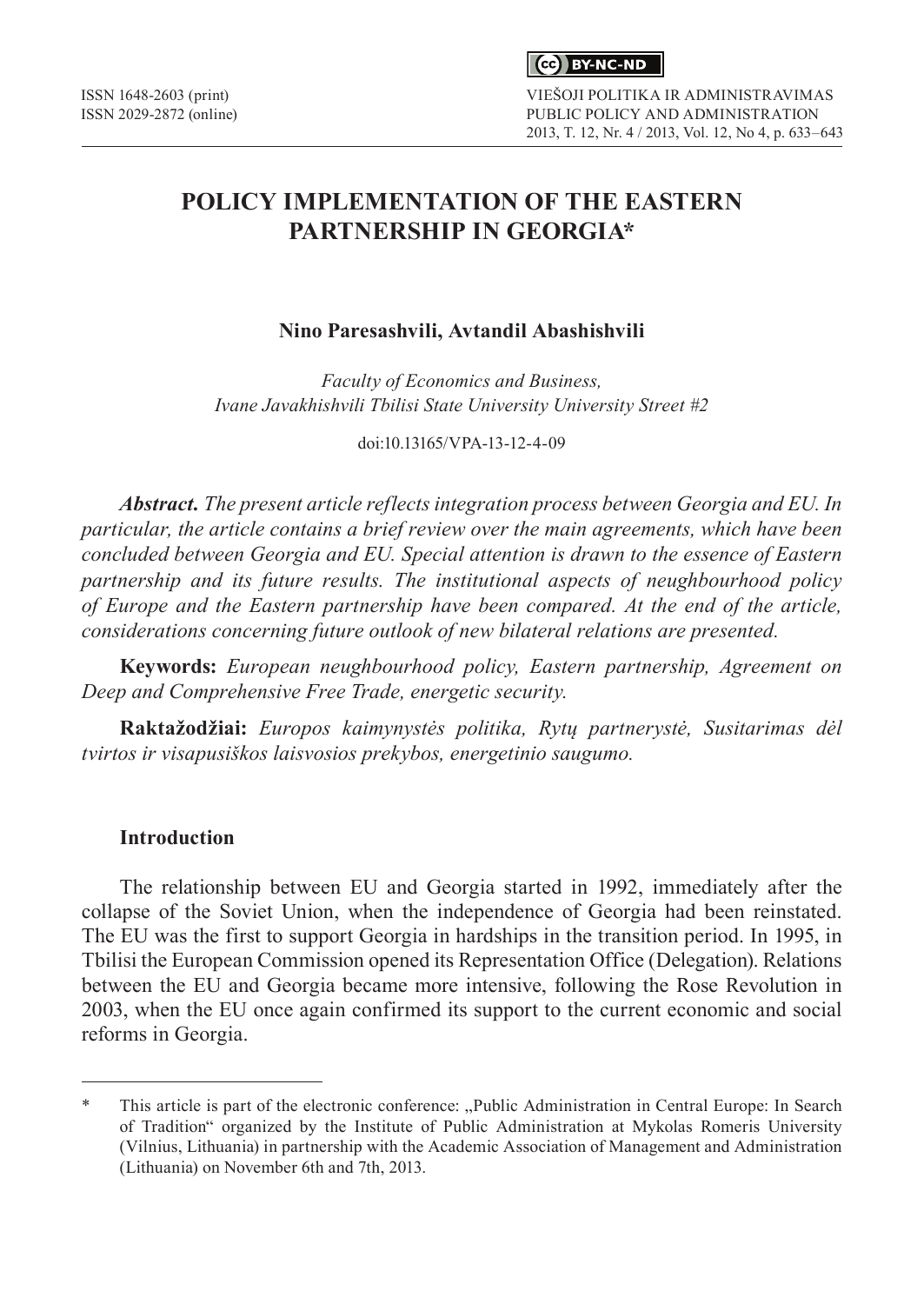The EU is a second contributor to Georgia after the USA. During the years 1992- 2004, through various programs the EU allocated to Georgia 420 million Euro (TACIS, ECHO, the FOOD Security Program, EIDHR) [13, p. 55]. It should be noted that during Russian aggression and occupation of Georgian territories in 2008, the Euro Commission implemented rehabilitation programs for conflict regions, which are interrupted nowadays [1, p. 26].

#### **The European Neighbourhood Policy**

On June 14, 2004, Georgia was accepted to the Neighbourhood Policy of Europe. After almost 11 years of negotiations, on November 14, 2006, in Brussels the text of References of the Board on Approval of the EU-Georgia Action Plan was signed.

The Neighbourhood Policy aims to support the process to close political, economic and cultural interrelationships between the EU and neighbour states, and through these means the EU promotes the spread of democracy, stability and welfare around its borders. The Europe Neighbourhood Policy in Georgia has been functioning since June, 2004 (after the Rose Revolution was held in Georgia). The EU offers to its neighbours privileged relations based on democracy, protection of human rights and the rule of Law. This supersedes the frames of a simple cooperation and implies important economic integration and close political interrelationships. The European Neighbourhood Policy does not represent the foreign policy of the EU and its extension policy. It is actually a composition of instruments of the EU Internal policy and extension practice. The European Neighbourhood Policy is a kind of philosophic search, which should response to the question how it may help neighbors while transforming process for introduction of European standards.

In the framework of the Neighbourhood Policy between the EU and Georgia, the fiveyear action plan was agreed, which came into force on November 14, 2006. The Action Plan consists of rather political documents, in which criteria on evaluation of agreed taken obligations and their fulfillment are reflected. With the Action Plan, Georgia takes obligations to accomplish democratic reforms, which implies a more important profile and deep political cooperation on economic integration with the EU. The European Neighbourhood Policy Action Plan is a renewable document. According to development of the relationships between the EU and Georgia and considering the quality and rates of implemented reforms, it is possible to make changes in it. The Office of the State Minister together with Ministries and entities prepares annual plans for implementation of European Neighbourhood Policy Action Plan in the issues for integration in European and Euro– Atlantic structures in a format of logical framework (matrix).[6, p. 2].

Despite the mentioned objectives, the Neighbourhood Policy has not been formed as a strong mechanism in order to achieve the objective stated by the EU – retention of stability and peace through the spread of democracy in Europe, including settlement of conflicts. First of all, the mechanism has turned to be rather extended in time, which for regions such as Georgia represented a large problematic issue. It was commonly acknowledged that the implementation of democratic changes did not depend only on good will of the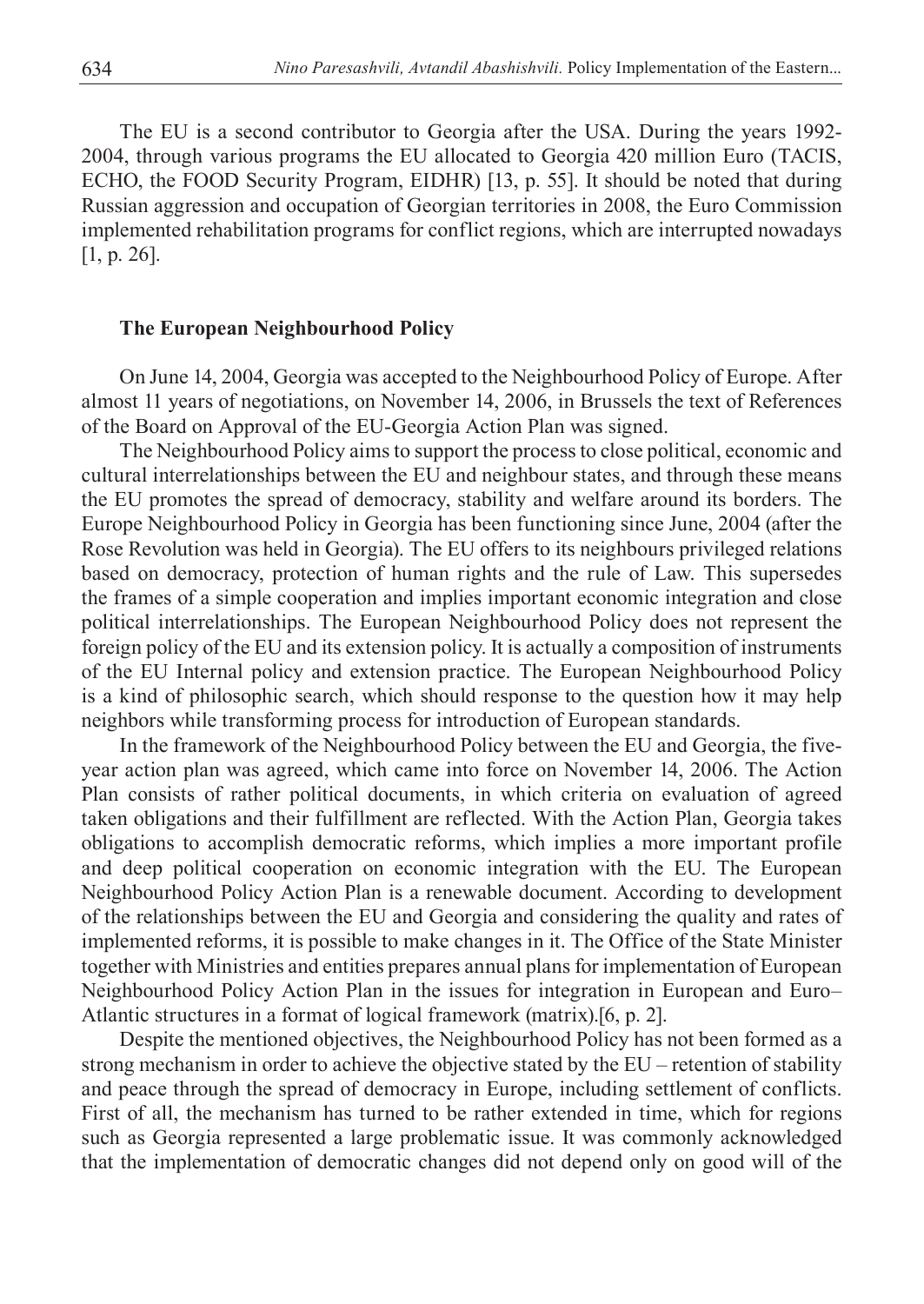local government or opportunity. In foreign threats and conflicts, in which Georgia was involved, the third power permanently interfered. Such circumstances owing interests of the EU required not only activation of democratic institutes from the EU, but also balancing of the mentioned external threats.

In the Neighbourhood Policy, clear criteria for evaluation of reforms implemented by partner-states were not included, also. Furthermore, certain benefits, which should have followed after reforms implemented in a frame of the Neighbourhood Policy, were not seen. The mentioned setback conditioned the transformation of the instrument of the EU Neighbourhood Policy into one of the most important frames of implementation desirable reforms for the region state, while the EU had an excellent opportunity to transform this instrument into the perfect power accelerating reforms.

Part of the problem was also the fact that the Neighbourhood Policy as a regional instrument did not appropriately reflect ambitions of those states, which desired more comprehensive and swift relationships with the EU [1, p. 34].

It should be noted that on May 24, 2011 Katrin Eshton, the Supreme Representative of the EU in the field of foreign and security policy and the Euro Commission, approved the new document on the Neighbourhood Policy of Europe, which embraces more spheres of the society and is supported by additional stimulation system, in order to promote acceleration of the process of the reforms duration. Ms. Katrin Eshton declared: "The EU takes more responsibility towards its neighbours in order to promote democratic changes and economic welfare in these states."

A new Neighborhood Policy of Europe will rely on six main clauses:

1. Support in achieving the high level of democracy. This embraces free and fair election environment, inculcation of supremacy of the law and fundamental freedom. To achieve this goal, a special role of the civil society will be emphasized;

2. Extension of cooperation in political and security issues. Its aim is to review the role of inclusion of the EU in the process of the conflicts settlement and promotion to sustainable economic and social development;

3. "Partnership for mobility". It relates to support that represents the comprehensive framework for the EU member-states and its partners and involves elaboration of measures to eradicate illegal migration and simplification of legal migration and the border management.

4. Deepening of Eastern partnership and support to democracy in the limits of partnership. The EU will offer association agreements to its partners, in which the EU will make attempts to support democratic reforms, simplification of visa regimes, and inclusion of the civil society and sector cooperation, as well;

5. Directing additional financial facilities according to priority spheres. It relates to usage of 1,24 billion Euro for finances of new initiatives, such as cooperation with the civil society and deepening the regional economic development [11, p. 10].

The mentioned changes partially rectified the setbacks of the European Neighborhood Policy. The principle of the new Neighborhood Policy became the high level of democracy, joined responsibility, positive conventionality and differentiation, in other words, the principle of "More for More".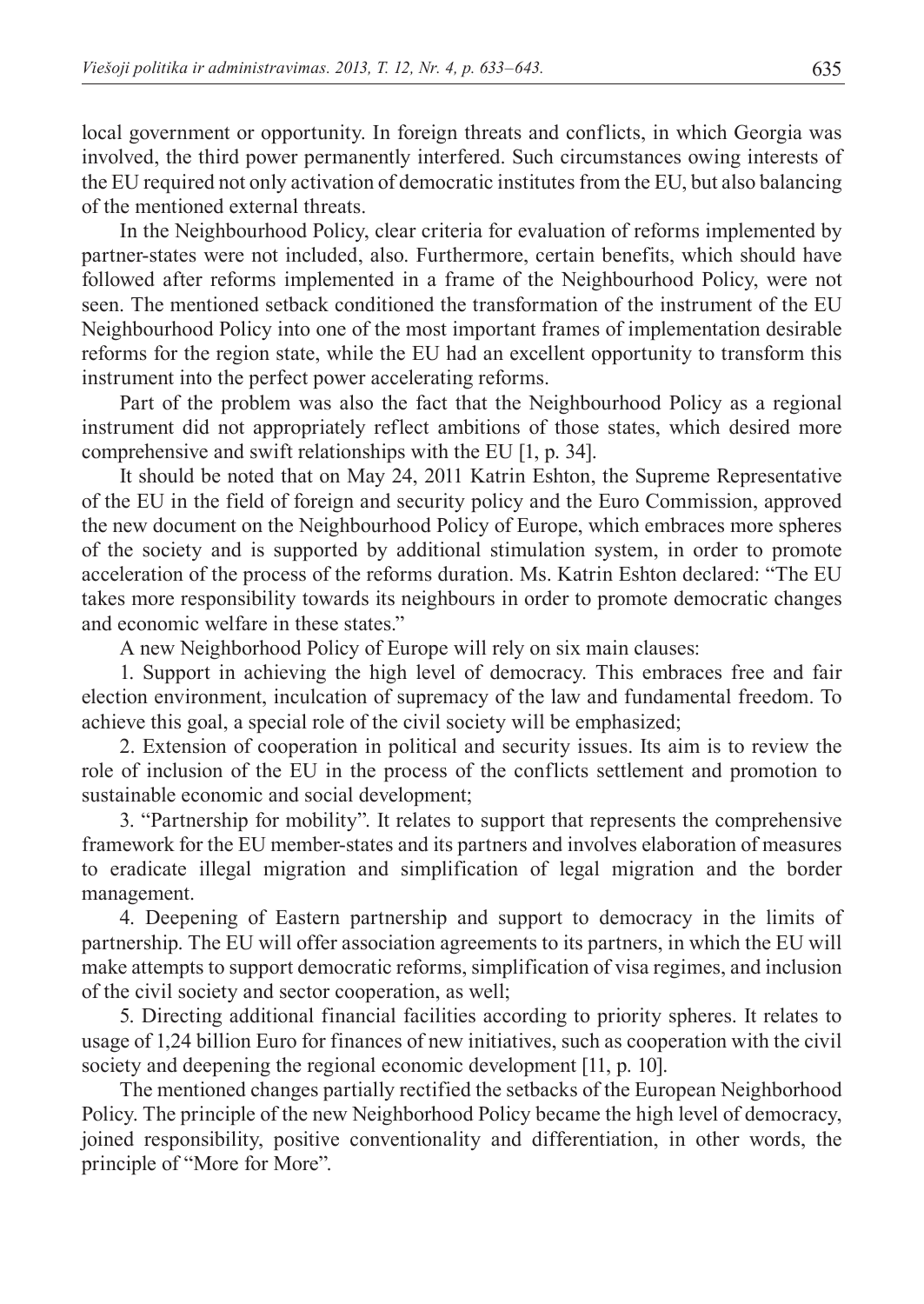# **"Eastern Partnership" – a New Stage of Partnership between the EU and Georgia**

Conception of Eastern partners was created by joint efforts of Poland and Sweden. It aims at deepening of cooperation between the EU and six partner-states (Ukraine, Belorussia, Moldova, Georgia, Armenia, Azerbaijan).

Its first presentation took place in May, 2008 at Minesterial of the EU Council, and after a month it was reviewed by the EU. The official party of Eastern Partnership took place on May 7, 2009 at Prague summit.

The mainstream task of the Eastern Partnership is support to democratic and economic transformation processes in the states of Eastern Europe. Radoslav Sikorsky, Minister of foreign affairs of Poland, explains it in the following way: "The states which are based on liberal-democratic political system and current market economy are the most attractive partners for the EU" [14].

Initiation of the Eastern Partnership has its premises on a general level. Experts shape up new geographic vicinity and current reforms in partner-states, though a more detailed analysis shows that this initiative and, correspondingly, its acceleration are based upon a number of factors, which, according to priorities, may be broken into several groups [3, p. 82]:

- − Russian military aggression against Georgia and Russia's and Ukraine's fighting for the reason of gas;
- − New geographic vicinity.

### **The Essence of the Eastern Partnership**

The Euro-Commission initiative concerning Eastern Europe is a new stage towards deepening of neighborhood relations. As it was noted, the initiative embraces Eastern neighborhood states of the Euro-Commission – Azerbaijan, Georgia, Armenia, Ukraine, Moldova and Belorussia.

In Prague summit, which happened in 2009, the Declaration of Eastern Europe was adopted and it was approved as "Eastern Partnership" [9, p. 6]. The partnership relies upon several dedication principles [11]:

- − Supremacy of Law;
- − Good management;
- − Protection of human rights;
- − Respect and protection of minorities;
- − Market economy;
- − Sustainable development.

Generally, the EU offers to their partners political association and more close integration to the EU Economics. The initiative implies a lot of opportunities, including simplified traveling to Europe, increased financial aid within process of reforms, support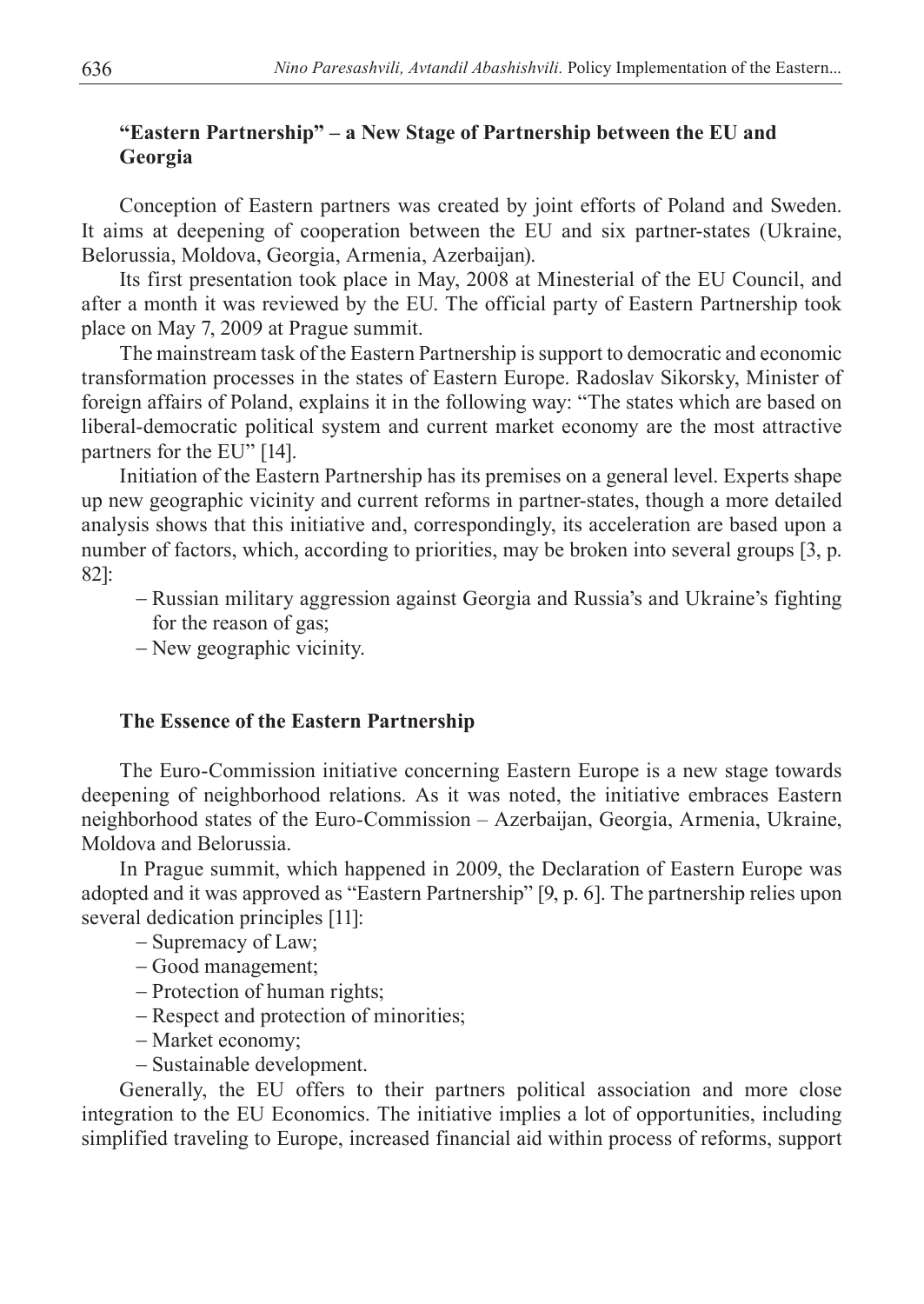in wide-range institutional construction, settlement in settlement of economic and social inequality, etc. [3, p. 88].

Undoubtedly, following the essential insight into the Eastern Partnership, the question arises why it is necessary to elaborate such format and what is the difference with the Neighborhood Policy, which can be answered in the following ways:

1. The Eastern Partnership gives better and more precise geographic focus and is free from such pantamorphia that features the Neighborhood Policy.

2. New opportunities offered by the Eastern Partnership are more specific, more practical and exemplary than general proposals of the Neighborhood Policy.

3. The Eastern Partnership has higher profile of individual approach than the Neighborhood Policy.

4. Eastern partner presents a very detailed action plan for cooperation.

For a more specific review, the Eastern Partnership offers to member-states the innovations, which are not included in the European Neighborhood Policy at all, which are the following [12]:

- − Association Agreement, which with the aim of economic integration embraces the Agreement on Deep and Comprehensive Trade with Europe (DCFTA);
- − Pacts on Mobility and Security, which implies simplification of visa regime and cooperation with the EU in combat corruption, organized crime and illegal migration;
- − Comprehensive institution building (aiming to support good governance);
- − Promotion to Energetic security (either in member-state or in the territory of the EU) by financing infrastructure sphere and by other ways;
- − Intensive cooperation in the issues connected with protection of environment and climate;
- − Deepening contacts between people;
- − Promotion of cooperation between public civil organizations and the government in partner-states and increase of their inclusion in solution of the mentioned problems.

The Eastern Partnership has two working formats of cooperation: bilateral and multilateral.

Bilateral format stipulates deepening and convergence of relations between the EU and partner-states that covers various aspects of relationships. These include the Association Agreement, the DCFTA, visa liberalization, safe environment, convergence of economic and social policy with the EU, strengthening power security. Also, in the framework of bilateral relations, Comprehensive Institution-Building-CIB Programs have been elaborated, which serve to the development of partner-states institutional opportunities in order to proceed reforms.

Multi-format creates a new structure of share in cooperation with best practices in the limits of multi-lateral relations. According to the aims and values of the Eastern Partnership, Cooperation Platforms have been created, which are broken in the following groups:

− Platform 1: democracy, efficient governance and stability;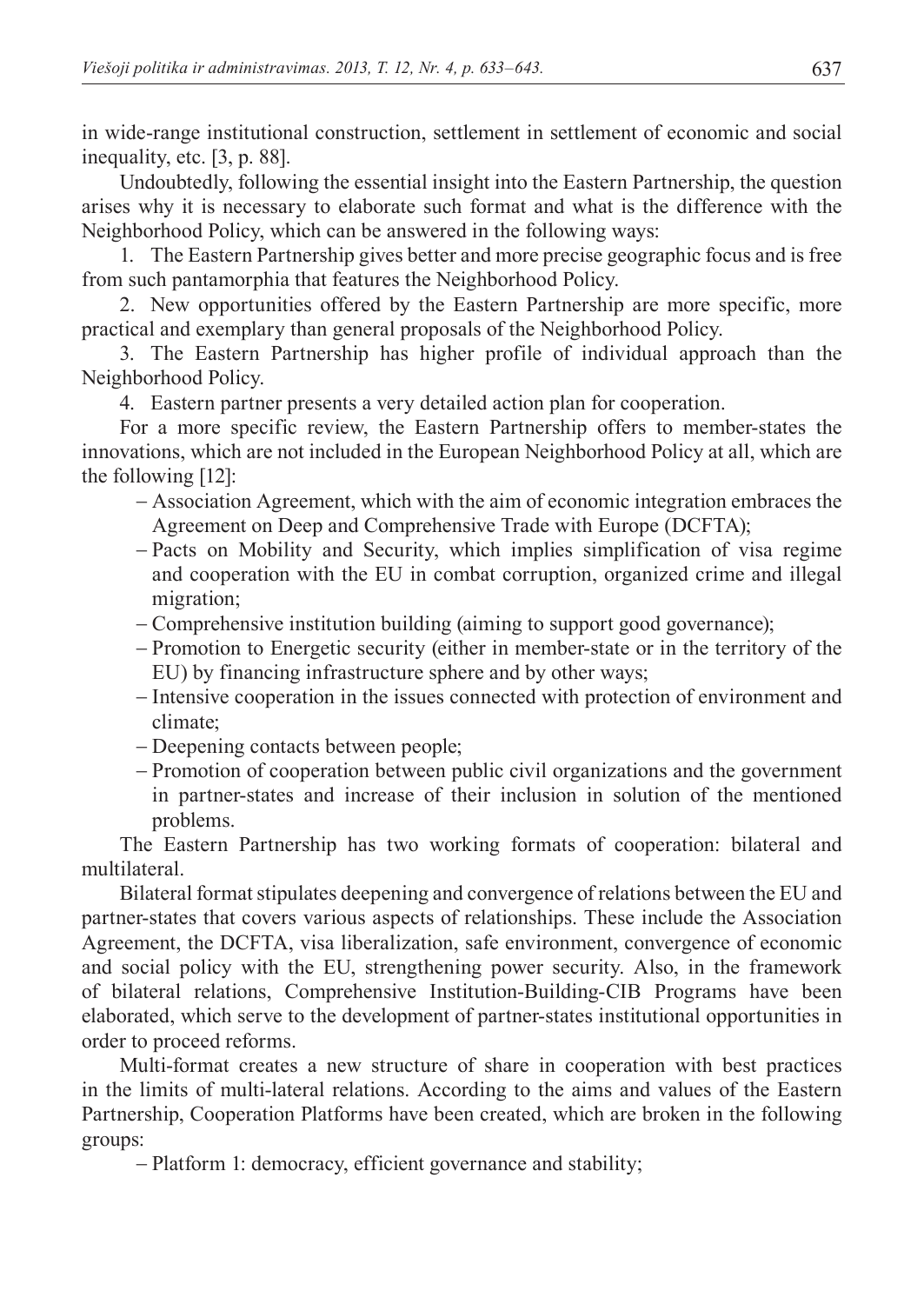- − Platform 2: economic integration and convergence with the EU policy;
- − Platform 3: protection of environment, change of the climate and energeticsecurity;
- − Platform 4: contacts between people.

Each platform has elaborated its own aims and, correspondingly, working programs that serve efficient implementation of the Eatern Partnership Program. Within the limits of multi-lateral relations aiming at the promotion of the thematic platforms, panels have been planned. The panels define the narrowest and specified ways for implementation of cooperation, events, programs, training (e.g., programs, training, etc.). For their elaboration, experts will be invited [12].

### **The Financial Aspect of the Eastern Partnership**

An individual approach is reflected in the financial aspect of the partnership. In the Prague Declaration, it is noted that the financial aid will be directed towards the achievement of the Eastern Partnership aims and it will also envisage the progress of individual partners [9]. Aside from the grant allocated from the Commonwealth and cofinancing on the national level, the EU will also try to attract additional financing from the side of other contributors, international financial organizations and private sectors. In order to support the implementation of the projects, the Commonwealth will promote deepening of cooperation of the state and the private sectors and, furthermore, summons the Europe Investment Bank and various contributing organizations to help partner-states in the current modernization process and to elaborate the applicable investment project [3, p. 90].

In 2008, the complete annual financing for six Eastern Partners was 450 million Euro and within the Program of the Eastern Partnership for the years 2010-2013, 600 million Euro were allocated, which are attributed to the funds of the Neighborhood Policy and the partnership.

According to the document of the Euro-Commission, the amounts allocated within the limits of the Eastern Partnership will be spent for the following aims:

- − Multi-lateral programs for the institutional building (approx. 175 million Euro);
- − The pilot programs of regional development, which are destined for the issues on economic and social inequality of regions (approx. 75 million Euro);
- − Implementation of Multi-Lateral Trends of Partnership (approx. 350 million Euro).

What regards Georgia, within the limits of the initiative of the Eastern Partnership, the finances allocated for Georgia have increased significantly. In 2007-2010, Georgia received 120 million Euro from the European Neighborhood Policy, in 2011-2013 this amount increased by 50% and achieved 180 million Euro. The whole financing will be applied to four priority spheres, in the limits of which will be promoted the program of multi-lateral relationships between the EU and Georgia [11, p. 21].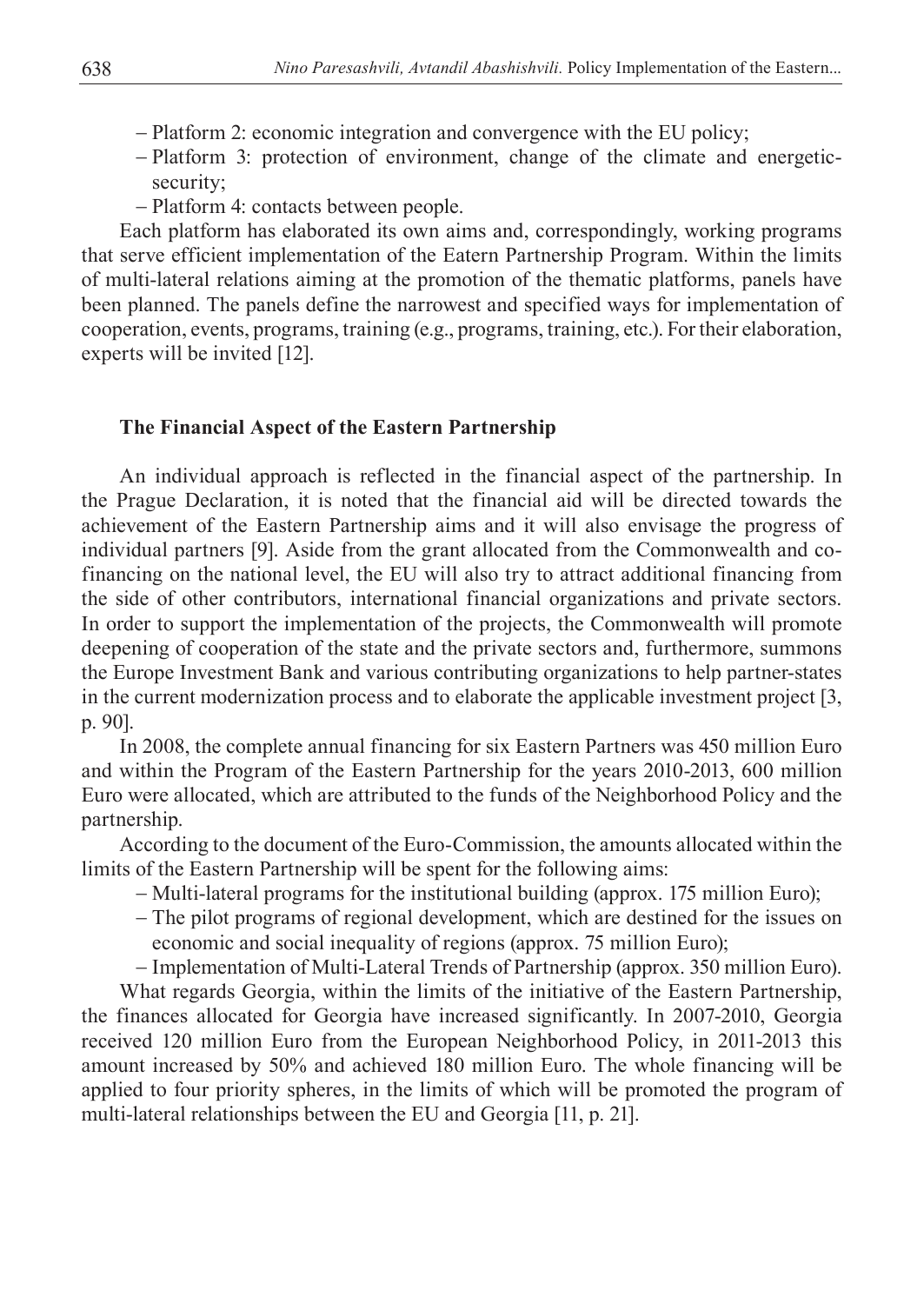

Source: European Commission. Vandemecum on Financing in the Frame of the Eastern Partnership. Brusells, 2010.

Certainly, the amount allotted within the limits of the Eastern Partnership will not in full cover expenditures connected with the reforms to be implemented in Georgia. If political and economic benefits following after the integration of Georgia into the European space are taken into consideration, all critical arguments set out for the last period concerning insignificance of finances from the Eastern Partnership become negligible.

#### **New Bilateral Relations: Economic Integration and Energetic Security**

Within the limits of the Eastern Partnership, the EU offers to partners the political association of higher profile and more activation of ties in main spheres. Based on bilateral talks with the partners, the EU is ready to agree with partners Association Agreements (AAs), which is the main component of the Eastern Partnership initiative. It will replace the Agreement on Partnership and Cooperation with partner-states (PCA), which has been valid till the current period. The content of the Agreement will be different in accordance with tasks and opportunities of the partners. Implementation of the Association Agreement will be promoted by the documents containing the action plans of the European Neighborhood Policy currently in force, in which the aims to be achieved will be reflected in accordance of stages and which will serve as a basis for a program for the reforms to be implemented in a specific state. The bilateral cooperation within the Eastern Partnership between the EU and the partner-state will be developed with the following trends: 1) Arrangement and approval of the Deep and Comprehensive Free Trade Agreement (DCFTA); 2) migration and security; 3) energetic security; 4) support to economic and social development [11].

Besides Georgia, negotiations on the issues for the Association Agreement have started in Armenia and Azerbaijan.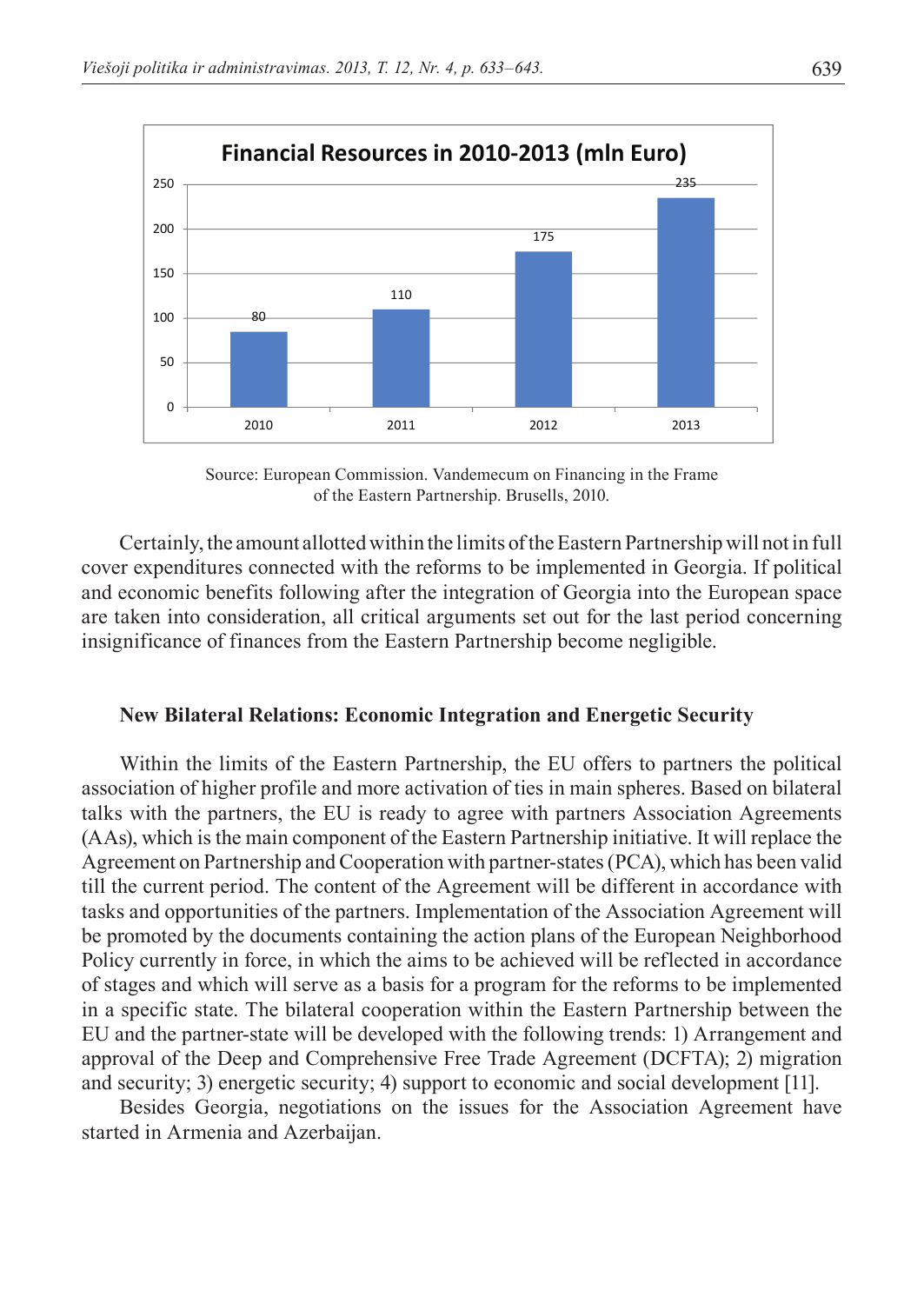In contrast to other agreements, the negotiations on the arrangement of the Association Agreement were proceeded without previous preparation period (with exception of a few consultation meetings). From July 15, 2010 till December, 2012, approximately 60 video conferences and 12 plenary sessions were held.

The main part of the Association Agreement has been agreed. Presumably, the talks will be completed after 3-4 rounds, which implies that they should be finished until Vilnius summit, which is planned to happen in 2013. Though, it should be noted that the completion of negotiations on the issue of the Association Agreement does not envisage signing this arrangement, which is also a long process. The Action Plan elaborated within the Neighborhood Policy will come into force before the approval of the Association Agreement. Furthermore, it should be noted that after the completion of the talks on the Association Agreement, the focus will be drawn mainly to institutional consolidation, which will be responsible for the fulfillment of this Agreement [8].

Next, a review, on what context will be developed during the bilateral talks between the EU and partner-states, is presented.

### **The Agreement on Deep and Comprehensive Free Trade (DCFTA)**

The perspective of the Agreement on Deep and Comprehensive Trade gave new impetus to spheres connected with trade reforms. It should be noted that the DCFTA is one of the components of the Association Agreement. Correspondingly, the Association Agreement cannot be signed without completed negotiations on DCFTA.

In order to start talks about signing the Agreement on Deep and Comprehensive Trade, Georgia should fulfill all obligations, which are taken within the Action Plan of the Neighborhood Policy.

In connection with the fulfillment of necessary conditions, in order to start talks, four comparative problematic spheres from 10 trends (tariff and non-tariff barriers, sanitary and phyto-sanitary measures, state sales, customs administration, investments and service, certificate of origin, withdrawal of technical barriers from trade, competition policy, protection of intellectual issues, sustainable development, environment, social issues) were set out:

− Technical barriers for trade;

- − Sanitary and phyto-sanitary control;
- − The right of intellectual property;
- − Competitive policy.

Concerning all four spheres, the EU presented the package of references to Georgia, in which there is a specific description how the reforms should be conducted and in which way the mentioned spheres will be in harmony with the EU.

In May, 2012, the Parliament of Georgia adopted two Laws, which regulate harmlessness of products and customers right. According to the evaluation of the Eurasia Foundation, their several references were reflected in the last version of the Code. Though, the most part of the proposals, including principal issues, were not taken into consideration. New Codes do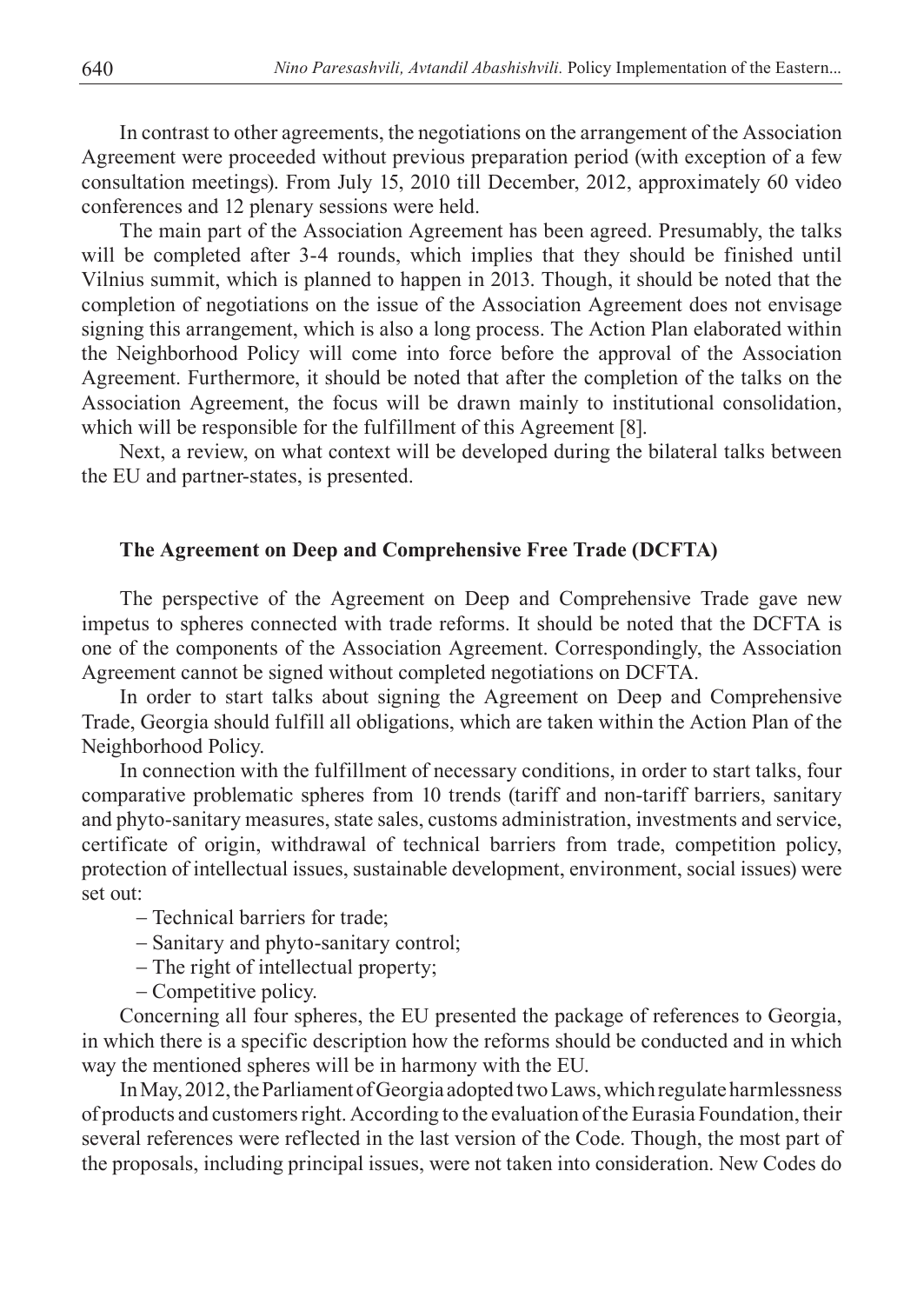not create the precondition for the improvement of the situation related to the harmlessness of products and customers rights. Even in some aspects, regress is noted, which estranges Georgia from the EU legislation. It should be noted that Georgia abolished even the old model of food products security (of the Soviet period), though instead of creation of new laws and accomplishment of them (there have been attempts to make legislation, but not its execution mechanism), so far this sector has remained without control, which creates a lot of problems, including export of Georgian products to the EU market.

Significant changes have been made in the Law "On Competition and Free Trade" of April, 2012. However, like the previous reforms, the mentioned reforms do not respond to the main requirements of the EU.

Discussions of the last period concerning the DCFTA and how beneficial it would be for Georgia to fulfill these requirements are not purposeful at the present time. On the one hand, economic studies connected with this issue showed that in a short-term period perspective accomplishment of requirements connected with the DCFTA would cause expenditures for the state administration and for the private sector, as well. On the other hand, within a long-term period perspective, this Agreement would bring large benefits to Georgia [10, p. 131].

### **Energetic Security**

One of the most important preconditions of the Eastern Partnership is security of power supply and strengthening energetic independence. Even according to the most optimistic calculation, unless the EU transform its energetic policy in a fundamental way and does not make serious investments in this sphere, the EU dependence upon the supplier of energetic power up to the year 2025 will be raised from 50% ( which is at the present time) to 70%. The dependence of such level on the external supplier creates threats to the political independence of the EU and partner-states. Strengthening energetic security is the main priority of the Eastern Partnership.

The Association Agreements, which should be signed within the limits of the Eastern Partnership, envisage realization of the principle of interdependence between partnerstates in energetic sphere. In energetic context, it implies the opportunity for the partnerstates to involve and to take part in three various policies of the EU, which include the following: the EU trade, the competition policy and the EU power energetic policy. The Eastern Partnership gives the opportunity to Ukraine and Moldova to become competent members of the European energetic Commonwealth. What regards other partner-states – Belorussia, Armenia and Azerbaijan – the EU offers the status of supervisor for them (Georgia has this status). The proposal to sign the Memorandum of Understanding with Georgia, Armenia and Moldova is also very important. Cooperation within the limits of the Memorandum covers participation in schemes of power supply and development of energy infrastructure in these states [4]. At the same time, the EU will continue active cooperation with Armenia on the issue of closing Medzamor Nuclear Power Plant. Within the limits of the Eastern Partnership, complete integration of the Ukraine Power Market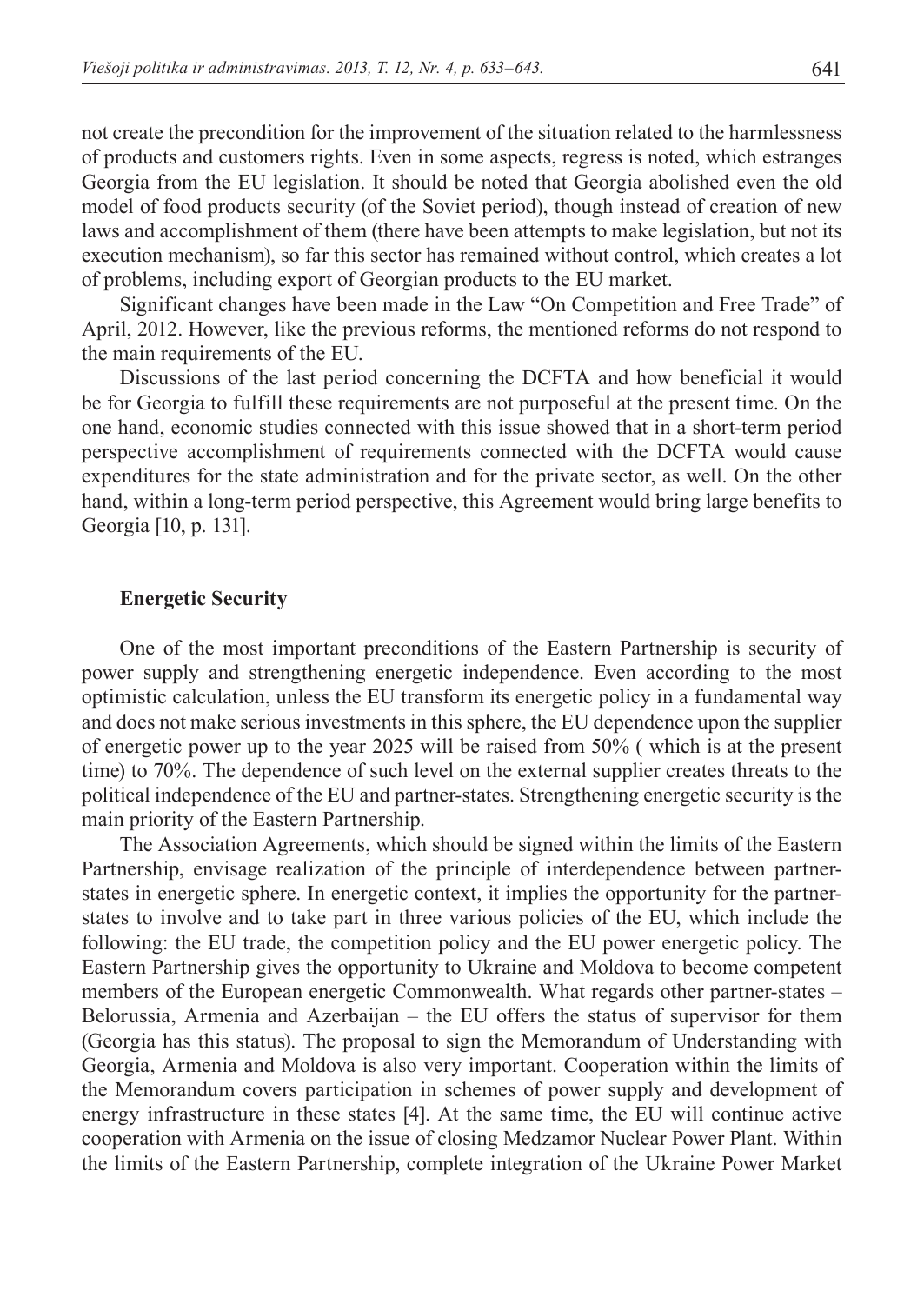with the EU energy market will take place. Also, the EU-Ukraine cooperation in a sphere of nuclear energetic will be strengthened at Ukrainian nuclear stations. Special attention will be drawn to rehabilitation of the network of Ukraine gas and oil transit.

The document "South Corridor", approved on May 8, YEAR, in the Prague summit, gives a rather specific plan for cooperation in energetic sphere, in which the states of South Caucasia (Georgia, Azerbaijan) play the key role. The Prague Declaration represents a beneficial scheme for all parties coordinated and fair cooperation between customer, producer and transit states.

### **Conclusion**

The following question remains: will the Eastern Partnership together with the Neighborhood Policy be transformed into a strong tool of peace and stability reforms or not? It can be answered in two ways:

1. First of all, it depends upon the targeted actions of the EU – to help the partnerstates and use opportunities set in this instrument completely.

2. Naturally, further steps depend on the partner-states. At the present time, the EU and Georgia are on the mainstream stage of relationships. The subject of the review is not only power security and signing the Deep and Comprehensive Trade Agreement, but also aspiration of Georgia to start negotiations with the EU on the Association Agreement as soon as possible. This will become an additional and strong tool for democratic development.

#### **References**

- 1. Akobia, E. European Union and Georgia: Current Issues and Prospects for the Future. Publisher, 2009.
- 2. Chaillot, P. Pioneering Foreign Policy. October, 2007.
- 3. Chkoidze, V. European Union and Georgia: Current Issues and Prospects for the Future. Publisher, 2009.
- 4. Declaration: Prague Summit-Southern Corridor-Ref: CL09-102EN. UE: Council, UN forum, 8/5/2009.
- 5. Emerson, M., Noutcheva, G., and Popescu, N. European Neighbourhood Policy Two Years on: Time Indeed for an 'ENP plus'. CEPS Policy Brief, March 2007, No 126, 12 15.
- 6. European Commission. European Neighborhood Policy, EU/Georgia Action Plan. 2006.
- 7. European Commission. European Neighborhood Policy Strategy Paper. Brussels, 2004.
- 8. European Security Strategy. A Secure in a Better World. Brussels, 12 December, 2003.
- 9. Council of the European Union. Joint Declaration of the Prague EaP Summit. Brussels, 2009.
- 10. Kakulia, M. European Union and Georgia: Current Issues and Prospects for the Future. Publisher, 2009.
- 11. Khokrishvili, E. Eastern Partnership and Georgian Social-economic Politics. Publisher, 2011.
- 12. Liberal Academy. Who is Who in Brussels in Georgia and South Caucasus. Publisher, 2012.